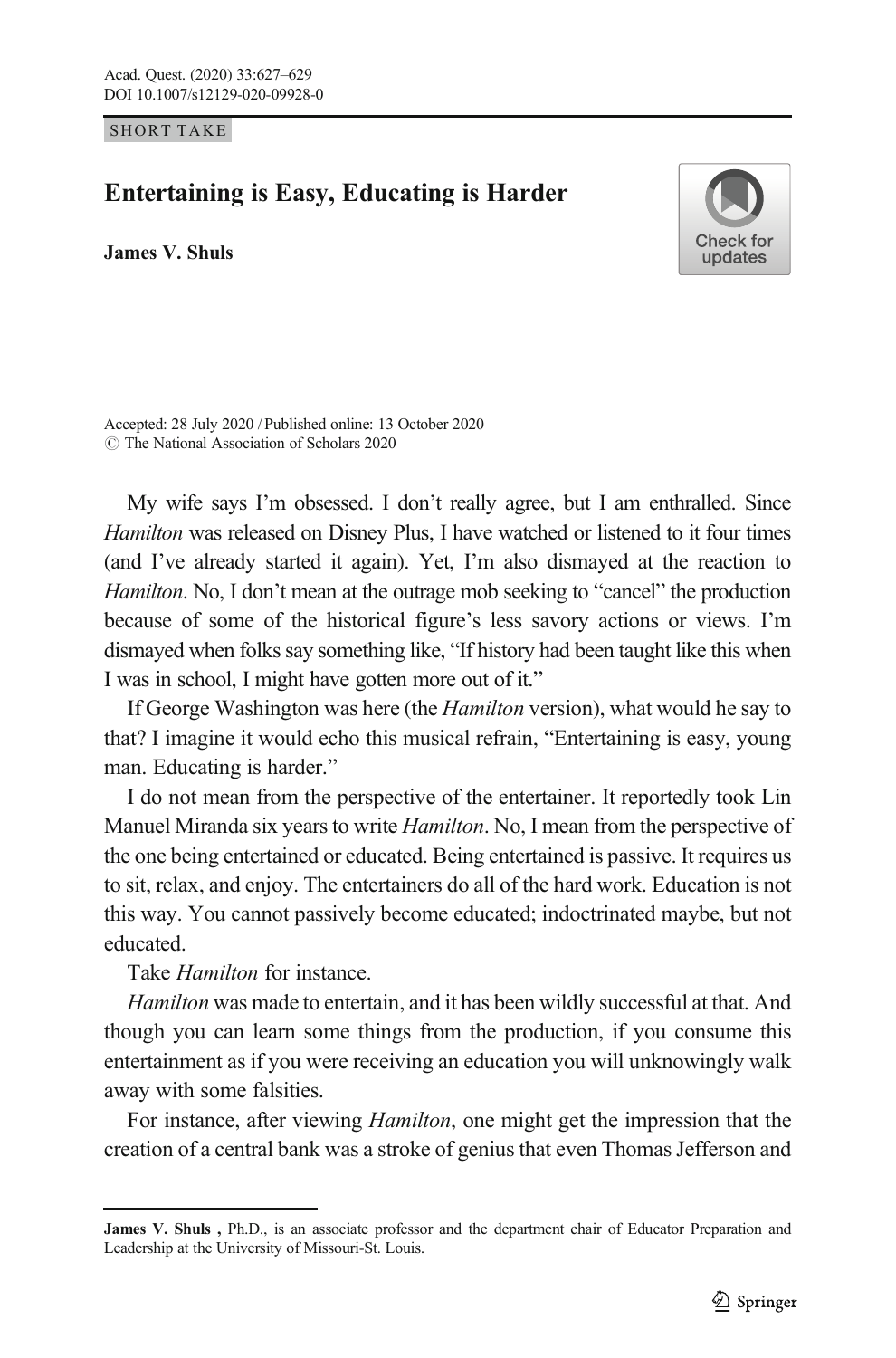James Madison grew to appreciate. This take downplays the significant debate that Hamilton and Jefferson were taking part in and that rages to this day—the limits of constitutional authority. In his rhetorical rhyming during the first cabinet meeting of the production, Jefferson's arguments against the bank all seem self-serving and parochial. He opposes a national bank because the slave state Virginia doesn't have debt and he sees a national bank as a way to situate power in New York City. Never once does the *Hamilton* Jefferson bring up his strict interpretation of the limits of constitutional power.

Secondly, Hamilton would let the viewer believe that Hamilton's national bank was ultimately widely accepted. In fact, Congress failed to renew the bank's twenty year charter in 1811. Vice President George Clinton, a long-time Hamilton foe and former governor of New York, cast the deciding vote against the bank. In the end, Hamilton's machinations in New York politics may have undermined the existence of the very thing he is credited with creating.

To the uneducated, these may seem like minor nuances that can easily be explained away by the artistic license given to entertainers. Yet, these are not minor points. The questions of constitutional interpretation and national finance policies they debated affect us today. Moreover, understanding nuance is a hallmark of the educated!

The more fundamental problem here is our natural tendency to pursue entertainment as education. Indeed, this is one of the great travesties of our time. We eschew the hard work of digging deeply into a subject for the immediate gratification we can receive from entertainment: "Here we are now. Entertain us"

This mindset has transformed the news from reporting on the facts to talking heads that tell us what we want to hear. It has led us to root for political figures like sports stars. And, it has precipitated the spread of science by meme. Is it any wonder that conspiracy theories seem to be cropping up today at an alarming rate? People are so easily drawn into what they see on social media that they fail to actually research anything of import (And no, watching more YouTube videos does not count as research).

Education requires us to question. It requires us to contemplate. It requires us to value the mental labor and anguish that we are so quick to dismiss and avoid. We have developed a culture that constantly seeks entertainment, spurns education, and laments the outcomes.

Shockingly, this move away from education to entertainment starts, of all places, in our schools. Educators have continually shunned the very practices that equip individuals with the skills to become educated. Rather than push students to read hard texts, we encourage them to read whatever they enjoy. The